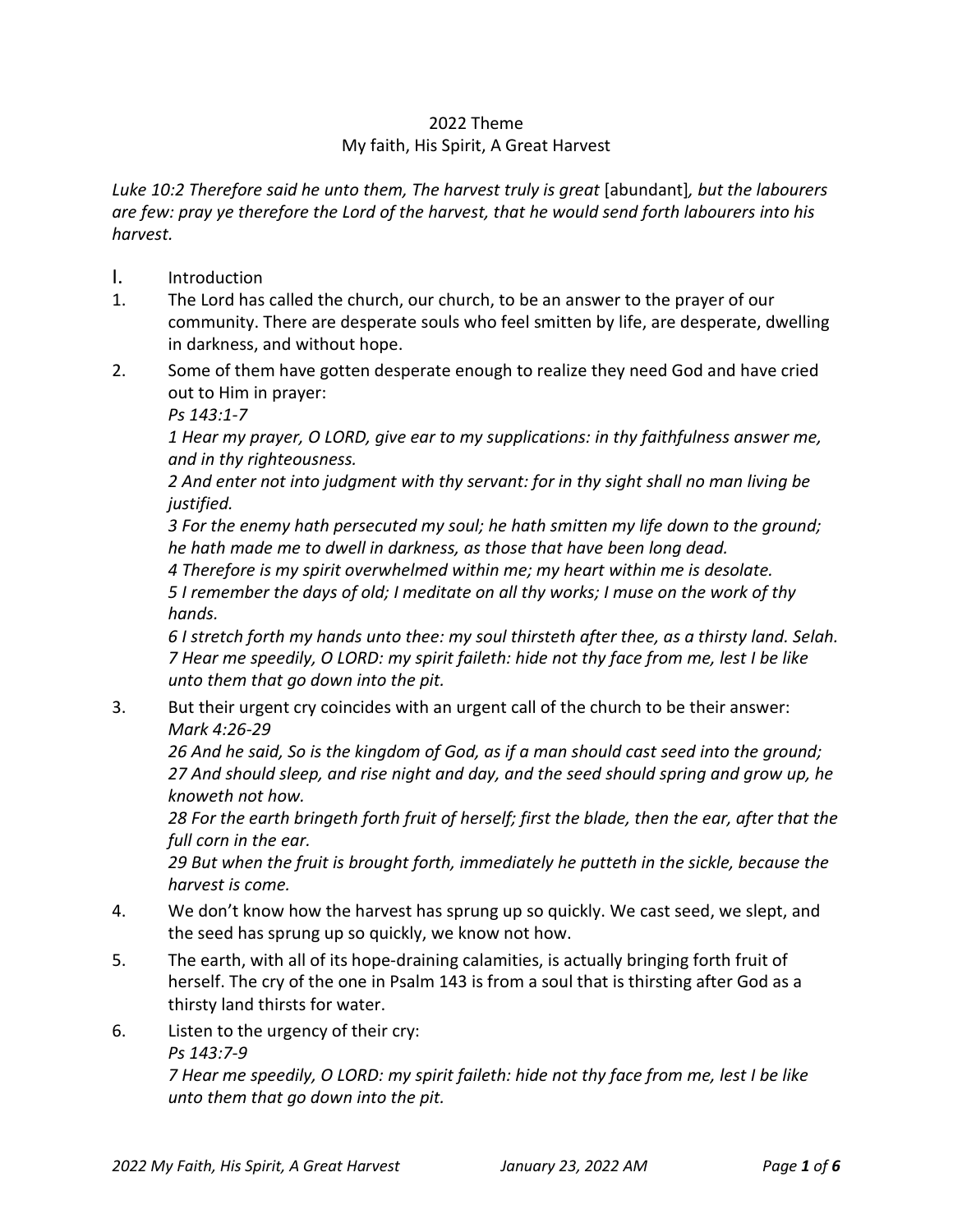*8 Cause me to hear thy lovingkindness in the morning; for in thee do I trust: cause me to know the way wherein I should walk; for I lift up my soul unto thee. 9 Deliver me, O LORD, from mine enemies: I flee unto thee to hide me.*

- 7. It is there that the urgency of the cry of the desperate meets the urgency of the burden of the church. Their prayer of deliverance causes them to flee to God asking for a hiding place in His presence.
- 8. That is why Jesus came to build a church that the gates of hell could not prevail against. To meet the need with the presence of Jesus and teaching Jesus' Words of help and hope.
- 9. That is when the desperate realize they found the answer! *Ps 143:10-12*

*10 Teach me to do thy will; for thou art my God: thy spirit is good; lead me into the land of uprightness.*

*11 Quicken me, O LORD, for thy name's sake: for thy righteousness' sake bring my soul out of trouble.*

*12 And of thy mercy cut off mine enemies, and destroy all them that afflict my soul: for I am thy servant.*

- 10. God placed His church in the world to be a place where God's enemies are routinely cut off of those who come in calling on the name of the Lord. And not only is the enemy cut off, but he is destroyed.
- 11. That was the very reason Jesus came into the world: *1 John 3:8 He that committeth sin is of the devil; for the devil sinneth from the beginning. For this purpose the Son of God was manifested, that he might destroy the works of the devil.*
- 12. So with Jesus attaching that mission to His church and sending laborers into a great harvest, it now becomes a great **co-mission** assigned to the church.
- 13. It is a co-mission because **Jesus wants to partner with a willing people**, who will take on that mission by faith, lean on His Spirit, the Holy Ghost within us, to empower us to gather in His great harvest.
- 14. It will be a great harvest of those desperate souls who have been crying out for help cutting off and destroying their enemies who have been destroying them.
- 15. I have felt the call to this co-mission. I heard **Jesus asking us to willing partner with Him** to take on that mission **by faith**, **lean on His Spirit**, the Holy Ghost within us, to empower us to **gather in His great harvest**.
- 16. 2022 Theme: **2022: My Faith, His Spirit, A Great Harvest**
- 17. But God's purposes cannot be reduced to a formula, but this is a close proximity to how God works in the world, and I believe if we will apply the simple principles here, it will work through us in 2022.
- $MYB$ HIS SPIRIT, a great harvest

- II. A great harvest
- 1. Let us work backwards through this, and begin with "a great harvest."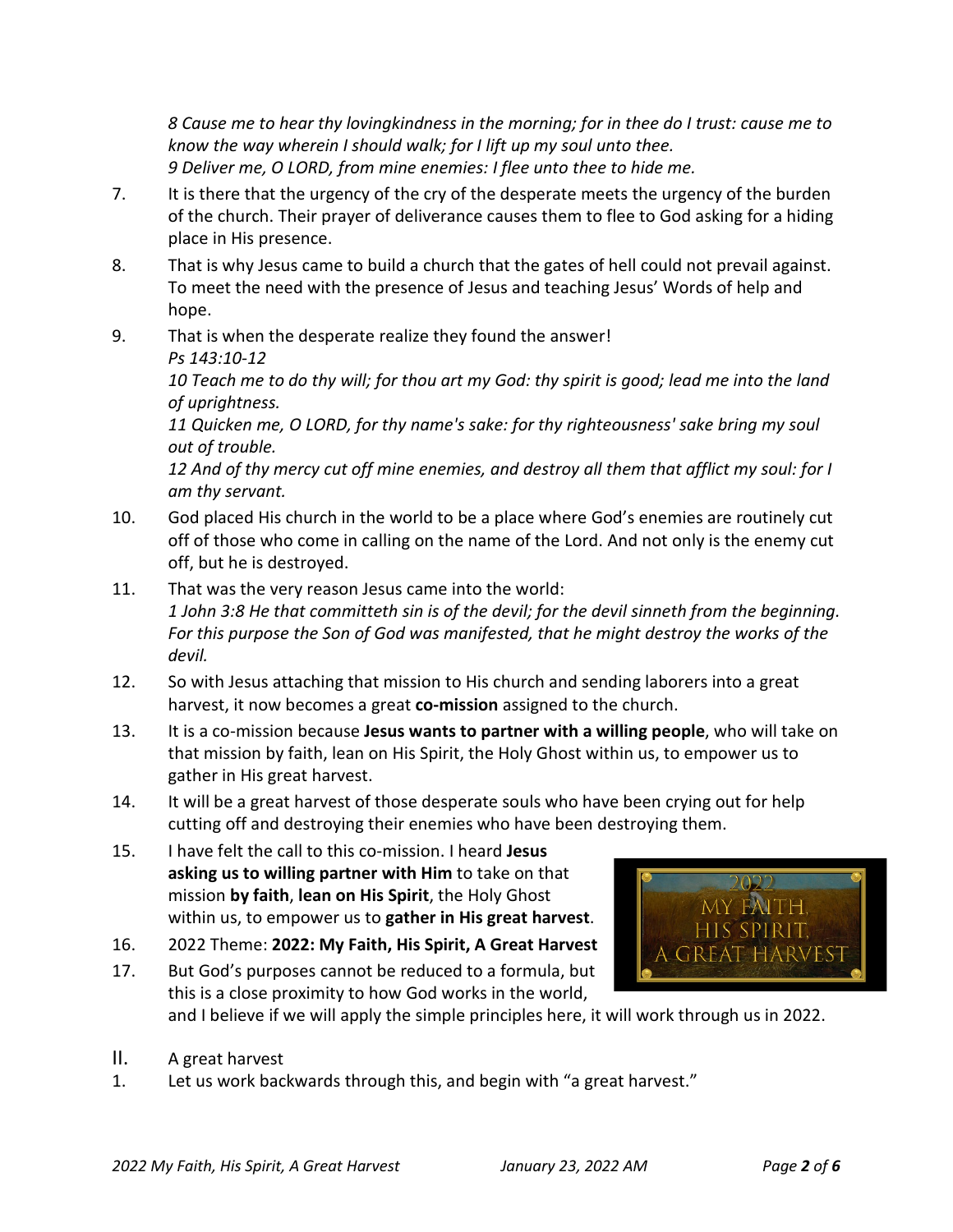- 2. That is a phrase lifted right from Jesus' own words found in the gospel of Luke: *Luke 10:2 Therefore said he unto them, The harvest truly is great* [abundant]*, but the labourers are few: pray ye therefore the Lord of the harvest, that he would send forth labourers into his harvest.*
- 3. Last week I mentioned this as the only prayer request that Jesus ever gave us. Pray for laborers! Because the co-mission He has placed on us in 2022, we certainly need to pray that request urgently.
- 4. The urgency is that the seed has been sown and the hungry souls are crying out in desperation for something to cut them off from their enemies—brokenness, hopelessness, emptiness, a meaningless life, addictions, fears, hurts, hang-ups, and habits.
- 5. And that harvest is plenteous.
- III. His Spirit
- 1. Our theme is 2022: My faith, His Spirit, a Great Harvest.
- 2. We know the harvest is great, and it is going to take His Spirit to reap it.
- 3. My first idea for our theme was longer: Enlarge our coasts by the power of the Holy Ghost.
- 4. For many years, in my daily prayer, I've been praying two scriptures back to back: *1 Chron 4:10 And Jabez called on the God of Israel, saying, Oh that thou wouldest bless me indeed, and enlarge my coast, and that thine hand might be with me, and that thou wouldest keep me from evil, that it may not grieve me! And God granted him that which he requested.*
- *5. Acts 1:8 But ye shall receive power, after that the Holy Ghost is come upon you: and ye shall be witnesses unto me both in Jerusalem, and in all Judaea, and in Samaria, and unto the uttermost part of the earth.*
- 6. And from that arose, Enlarge my coast by the Holy Ghost. In other words, for us to expand the kingdom of God in the place of our calling, it can only come by the power of the Holy Ghost, not our ability.
- 7. The Holy Ghost enables His church to be a witness for Him at home in Jerusalem; in all Judaea, the local region; in Samaria, the neighboring region; and the uttermost part of the earth, the foreign mission field.
- 8. None of this work would be possible without the Holy Ghost.
- 9. When you think about the things the Lord has called us to do in order to impact our world and defeat the adversary, every part of it requires the Holy Ghost power to accomplish.
- 10. When you study the scriptures that relate to spiritual warfare we are to undertake, it begins with strength **in the Lord** by putting on the whole **armor of God**. *Eph 6:10-11 10 Finally, my brethren, be strong in the Lord, and in the power of his might. 11 Put on the whole armour of God, that ye may be able to stand against the wiles of the devil.*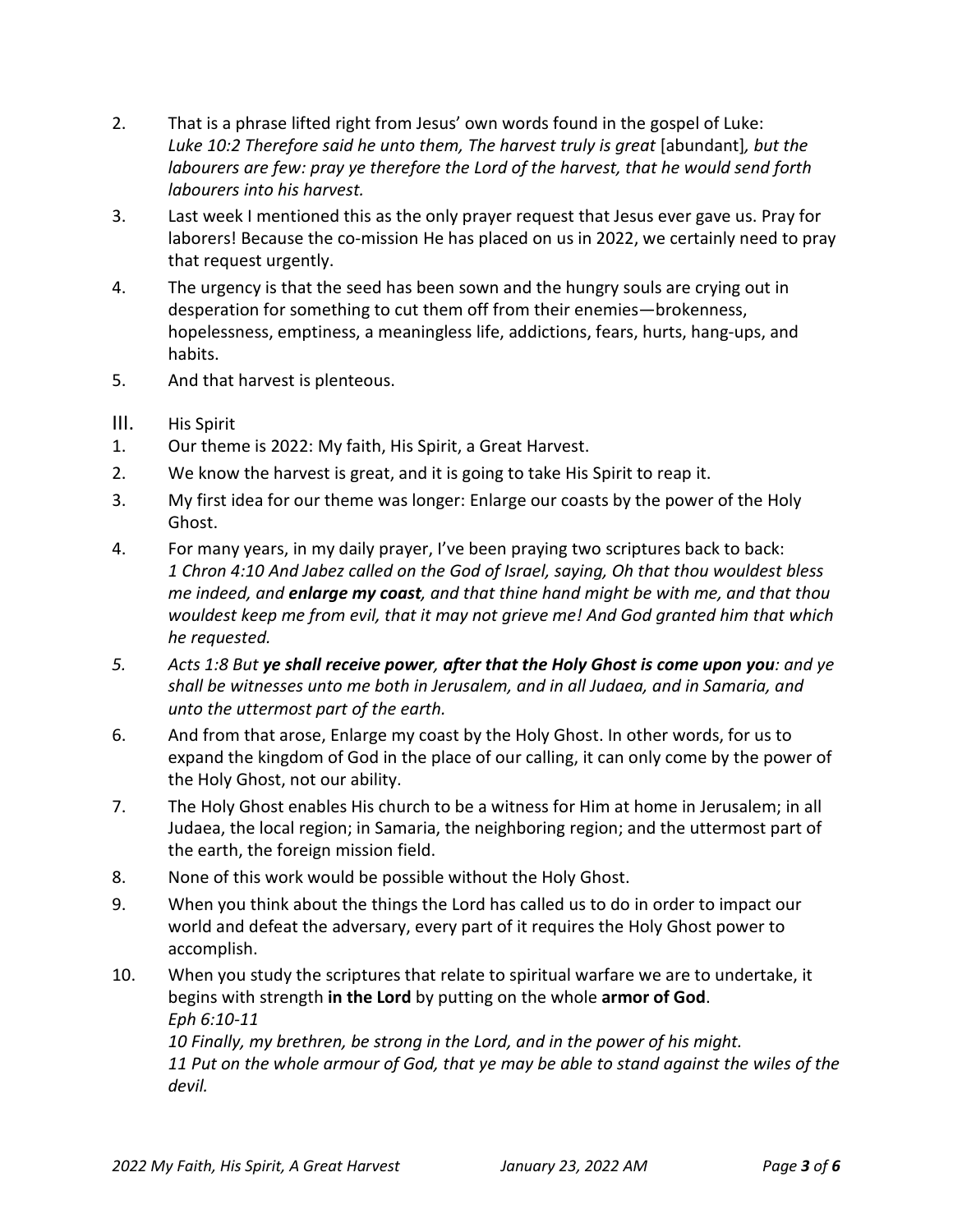- 11. It is not human strength or talent, but the power of His might!
- 12. Our weapons are not carnal: *2 Cor 10:4 (For the weapons of our warfare are not carnal, but mighty through God to the pulling down of strong holds;)*
- 13. We will only be able to cut off the enemy through the power of the Holy Ghost.
- 14. By the Holy Ghost, we have power to: witness, tread on, resist, stand against, wrestle against, pull down, overcome, deliver, keep, and minister to.
- 15. And of course, the Lord has placed the gifts of the Spirit in the church that will enable us to be able to accomplish these things.
- 16. We find these in 1 Corinthians 12:7-11. The list concludes with this statement about who the gifts of the Spirit are for: *1 Cor 12:11 But all these worketh that one and the selfsame Spirit, dividing to every man severally as he will.*
- 17. And what we must pray for among us is more of their use: **The gift of the word of wisdom, the word of knowledge, gift of faith, gifts of healing, working miracles, prophecy, discerning of spirits, different tongues and interpretation of tongues.**
- IV. My faith
- 1. Our theme is 2022: My faith, His Spirit, a Great Harvest.
- 2. We have seen the great harvest, and how it can only be reaped through the power of His Spirit. But the connection to you and I is with "my faith." Your personal faith will be what connects you to launch into a Spirit-empowered reaping of the great harvest.
- 3. This is where it becomes a personal calling on us as individuals. Where your faith is, determines where your ability and availability connect with God's plan.
- 4. Last Sunday, I preached "Where is Your Faith?" as the foundation on which our theme would be built.
- 5. We quickly reviewed the 8 levels of faith **[image: 8 Levels of Faith all types]** *Luke 8:25 And he said unto them, Where is your faith? And they being afraid wondered, saying one to another, What manner of man is this! for he commandeth even the winds and water, and they obey him.*
- 6. These disciples went from phobia to faith after beholding what manner of man Jesus was. And when we see Jesus for who He is, and how He wants to use us, we can see similar great works.
- 7. My faith is going to connect me to some mountain moving experiences in 2022. The disciples of Jesus were amazed that a fig tree withered and died after Jesus spoke to it.
- 8. But Jesus directed their attention, not just to a change in a single tree on the mountain, but a change of location for the entire mountain. Their perspective was small—leaves on a tree.
- 9. Jesus wanted them to have faith for greater things than these: *Matthew 21:21 Jesus answered and said unto them, Verily I say unto you, If ye have faith, and doubt not, ye shall not only do this which is done to the fig tree, but also if ye*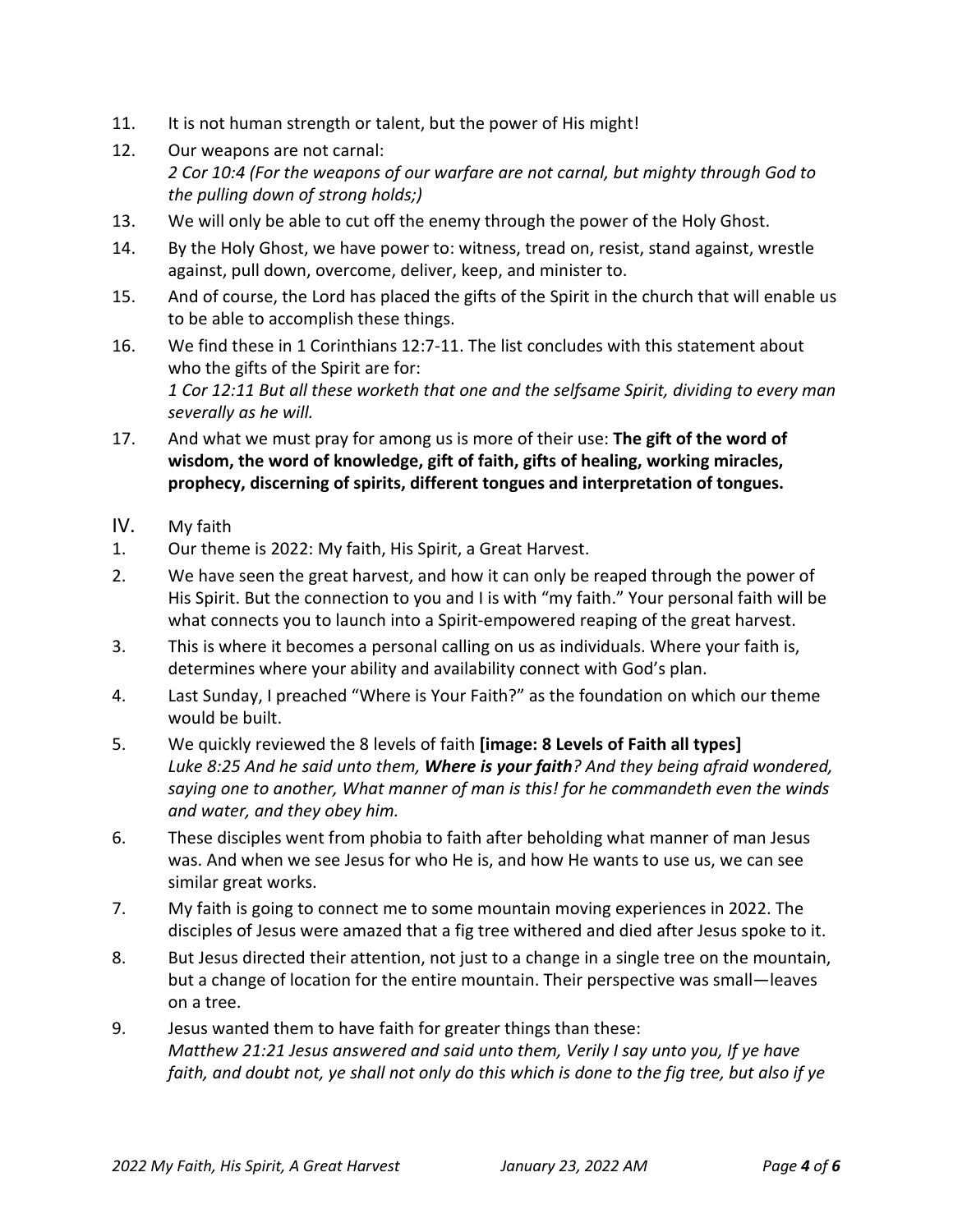*shall say unto this mountain, Be thou removed, and be thou cast into the sea; it shall be done.*

- 10. For our times, I think it is a sign post for us that that verse has two 21's in it. Perhaps as a reckoning for what 2021 was to prepare us for. Some large mountains came into view that needed to be removed.
- 11. So that drew my curiosity to verse 22 to reveal something for 2022: *Matt 21:22 And all things, whatsoever ye shall ask in prayer, believing, ye shall receive.*
- 12. If you ask it in prayer for the big things, you are putting "my faith" into connection with His Spirit and we will see great harvest as a result.
- 13. And by the way, "my faith" is also connected to my tongue. In other words, what we say has a lot to do with what we receive.
- 14. We can give all kinds of negative prophecies by saying, "I could never do that," "my class will never grow," "I don't have time to work for God."
- 15. Jesus put it this way, "whosoever shall say…he shall have whatsoever he saith."
- 16. Is that really in the Bible?

*Mark 11:23 For verily I say unto you, That whosoever shall say unto this mountain, Be thou removed, and be thou cast into the sea; and shall not doubt in his heart, but shall believe that those things which he saith shall come to pass; he shall have whatsoever he saith.*

- 17. Quit prophesying defeat. Quit prophesying failure.
- 18. Use your faith to grasp the big things. Not leaves only…not trees only…how about moving the whole mountain?
- 19. The final element of My Faith I want to cover in closing is how "**my faith**" is demonstrated. **[slide] My faith is best demonstrated by my faithfulness.**
- 20. Another word for faithfulness is dependability. Showing up consistently, getting involved in helping with ministries that are working in the harvest.
- 21. This seems to be a plague that has hit our world since coronavirus hit—a lack of workers.
- 22. Everywhere you look, you see signs of a lack of workers that mean businesses are open shorter hours, some businesses have had to close their doors.
- 23. That is the way of the world, but that is not the way of the kingdom of God, for Jesus said to pray for laborers.
- 24. Jesus has major rewards for his good and faithful servants, not unfaithful ones.
- 25. What is it like when you are leaning on someone and when the time of trouble comes and they don't show up? *Prov 25:19 Confidence in an unfaithful man in time of trouble is like a broken tooth, and a foot out of joint.*
- 26. But God rewards faithfulness.
- 27. To demonstrate our faith means we demonstrate faithfulness.
- V. Ministry Goals